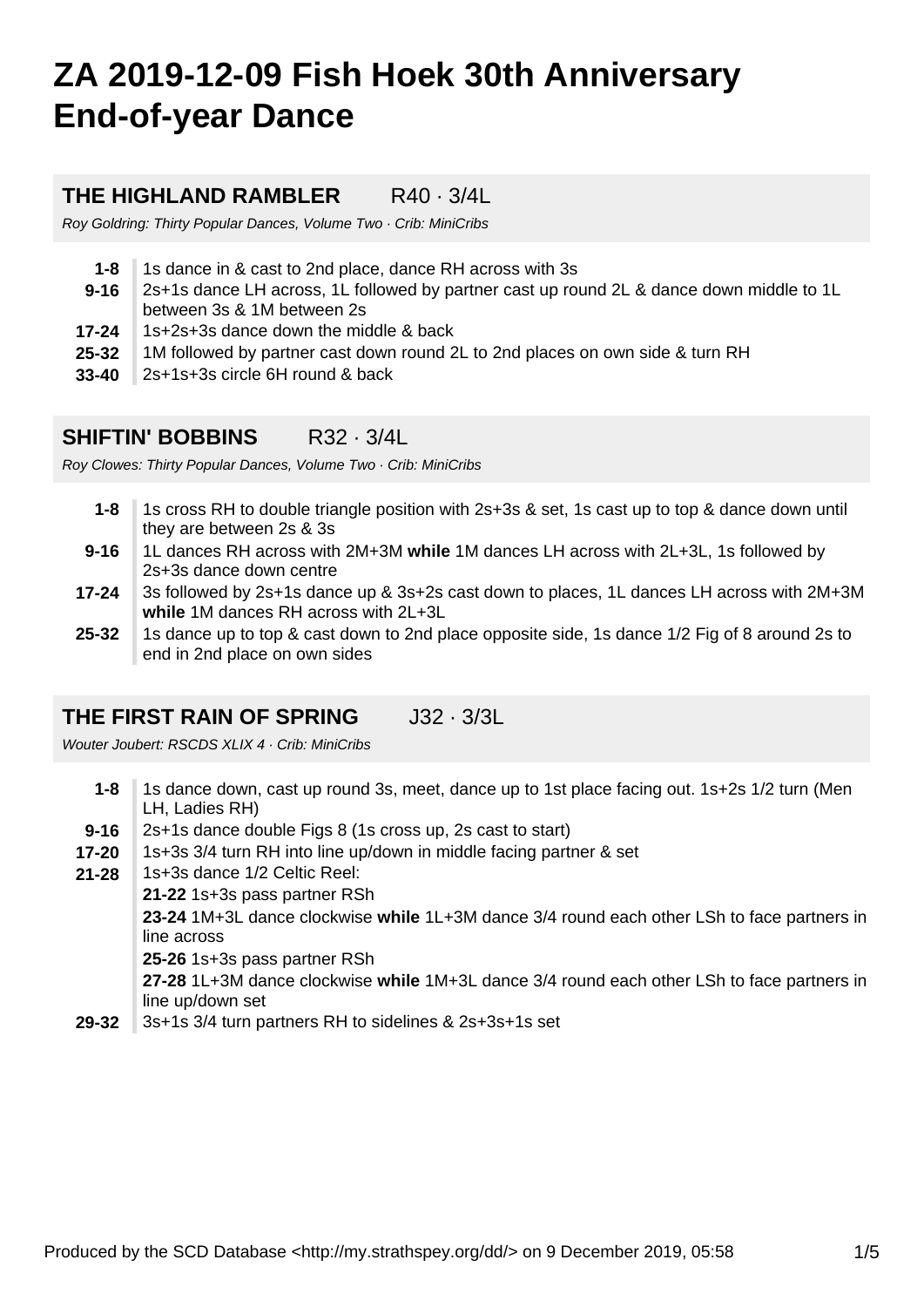# **THE ROAD TO MCGREGOR** S32 · 4/4L

Andrew Hodgson: Happy Blues (Pretoria 45th Anniversary) · Crib: MiniCribs

- **1-8** 1s & 3s dance down NHJ, turn 2H, dance up NHJ, turn 2H to end in original places facing out
- **9-16** Reels of 4 on sides, 1s & 3s out/down, 2s & 4s in/up to start
- **17-24** 1s+2s also 3s+4s Set+Link. 1s & 3s petronella turn & set
- **25-32** 1s+3s dance 1/2 reel of 4 up/down centre. 3s & 1s turn partners 3/4 RH to end in 2nd/4th place own sides. 2s+3s+4s+1s set.

# **QUARRIES' JIG** J32 · 3/4L

Kent W Smith: RSCDS XXXVI 3 · Crib: MiniCribs

- **1-8** 1s set, cast 1 place & dance round 1st corners passing corners LSh
- **9-16** 1s dance reels of 3 across (1st Man with 2s & 1st Lady with 3s), 1s turn LH to face 1st corners
- **17-18** Centre dancers change with 1st corners RH **while** 2nd corners set
- **19-20** 1st corners (in centre) change places LH **while** new 1st & 2nd corners dance clockwise round to next corner place
- **21-24** Repeat the Fig in bars 17-20 from new places
- **25-32** Repeat 17-20 from new places, 1s end by turning LH to 2nd place on opposite sides, 2s+1s+3s set on sides & 1s cross back RH

#### **12 COATES CRESCENT** S32 · 4/4L

RSCDS: RSCDS XL 5 · Crib: MiniCribs

- **1-8** All set on sides & cross RH, all set & cross back RH
- **9-16** 1s dance down to meet 4s who dance up & 1L+4L also 1M+4M dance out own sides, cast back to places & 1s lead down to 4th place (2s+3s+4s step up 15-16)
- **17-24** 3s+4s (middle couples) dance R&L
- **25-32** 2s+3s also 4s+1s dance RH across & LH back

## **CITY OF STIRLING REEL** R32 · 3/4L

Roy Goldring: Bannockburn 700 · Crib: MiniCribs

| 1-8       | 1s+2s+3s dance Snowball Grand Chain (1s+2s change places on sides to start). (3)(1)(2)         |
|-----------|------------------------------------------------------------------------------------------------|
| $9 - 16$  | 1s cross (pass RSh) & 1/2 turn RH person in 3rd corner, 1s followed by corners change places   |
|           | (diag) passing LSh & 1s cast to 2nd place (opp sides) as corners end in original places        |
| $17 - 24$ | 1s cross (pass LSh) & 1/2 turn LH person in 4th corner, 1s followed by corners change places   |
|           | (diag) passing RSh & 1s cast to 2nd place (opp sides) as corners end in original places. 2(1)3 |
| 25-32     | All turn RH (4 bars) & 1s dance 1/2 Figs of 8 (Lady up & Man down)                             |

## **REFRESHMENT BREAK**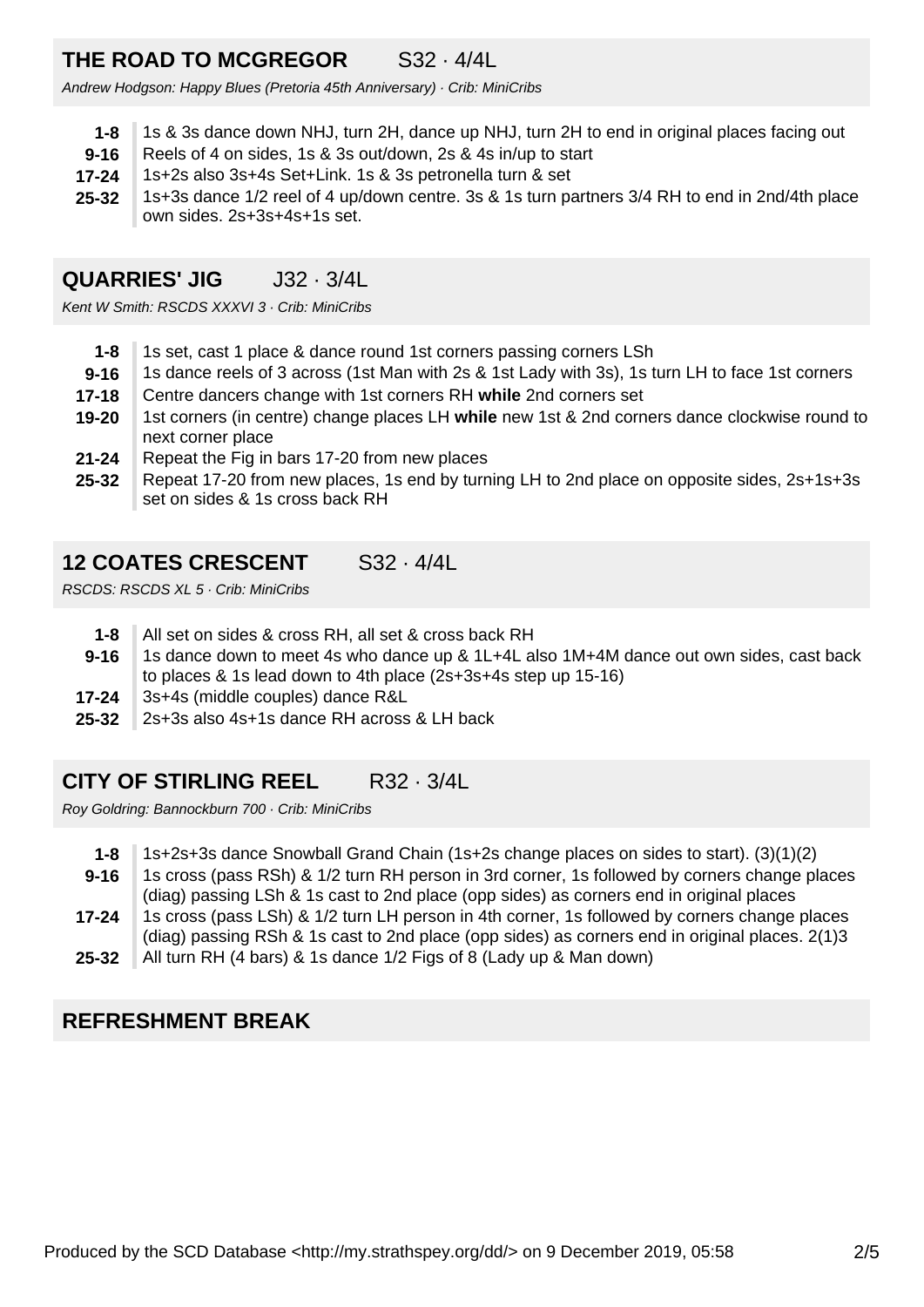## **NEW YEAR JIG** J32 · 3/4L

Maureen Robson: RSCDS LI 8 · Crib: MiniCribs

- **1-8** 1s dance Fig 8 on own sides (pass 2s RSh to start). 1L ends facing out
- **9-16** Reels of 3 on sides (1s+2s pass RSh to start). 1L end facing out
- **17-24** 1L followed by 1M dances behind 2L, up between 2s, behind 2M, across set to 2nd place own side (2s step up 23-24)
- **25-32** 1s+3s dance RH across. 2s+1s dance LH across. 1L finishes facing out, ready to start again

# **THE AVIATOR J32 · 3/4L**

Carola Fischer: RSCDS LII 9 · Crib: MiniCribs

- **1-8** 1s lead down, on bar 4 1M crosses partner in front & 1L followed by 1M cast up behind 4M & 3M & across into 2nd place facing 3L (2s step up 3-4)
- **9-16** 1s (1L leading) dance 1/2 alternating tandem reel with 1st corners; 1M continues reel with corners passing 3L LSh **while** 1L+3M turn LH to face 2L
- **17-24** 1s (1M leading) dance 1/2 alternating tandem reel with 2nd corners; 1L continues reel with corners passing 2L LSh **while** 1M+3L turn LH. 1s end in 2nd place opp sides, 1L facing out
- **25-32** 1s dance up, round 2s by RSh (1L behind 2M, 1M in front 2L) & 1M followed by 1L cast 1 place, across set to end in 2nd place own side (6 bars). All 3 couples set

## **CATCH THE WIND** R32 · 3/4L

Romaine Butterfield: RSCDS XLV 5 · Crib: MiniCribs

- **1-8** 1s set, cast 1 place & dance 1/2 Fig of 8 round 2s
- **9-16** 1s set twice with 1L pulling back RSh on bars 11-12 to face out, 1L followed by partner casts up & dances down the middle 1L to face 3M **while** 1M faces 2M
- **17-24** 1s RSh reels of 3 across (1M with 2s & 1L with 3s)
- **25-32** 1L followed by partner dances down cast up round 3M & crosses to end in 2nd place on own sides, 1s turn RH (4 bars)

# **FRAOCH-BADAIN** S32 · 3/3L

Andrew Hodgson · Crib: MiniCribs

- **1-8** 1s+3s dance double Fig 8 (1s cross down, 3s cast up to start)
- **9-16** 1s+2s+3s set, cross RH, set, cross back RH
- **17-24** 1s+2s+3s dance Set & Rotate for 3 couples. 3 2 1
- **25-32** 2s+1s dance the Tourbillon:

**25-28** 2s & 1s 1/2 turn ptnrs 2H, 1M & 2L lead ptnrs by nearer hand 1 place cl'wise to end 2s on Ladies side & 1s Men's side, 1s set to 2s

**29-32** 2s & 1s 1/2 turn ptnrs 2H & lead ptnrs on 1 place clockwise & 1s+2s cross RH to own sides. End 3 1 2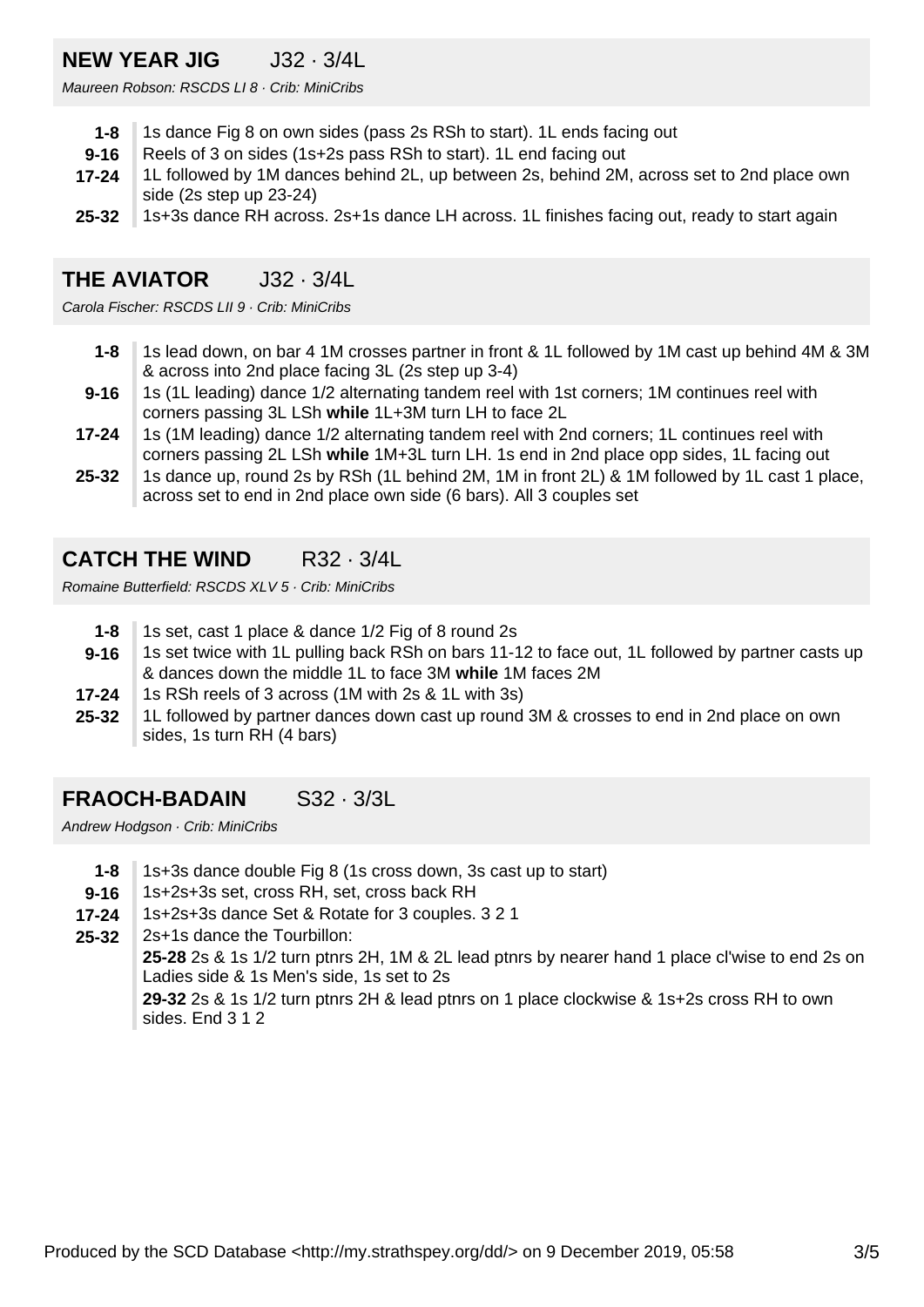# **THE IRISH ROVER** R32 · 3/4L

James B Cosh: Twenty Two SCD · Crib: MiniCribs

- **1-8** 1s dance down below 3s & cast up to 2nd place own sides, 1L dances RH across with 2s **while** 1M dances RH across with 3s
- **9-16** 1s dance 1/2 diagonal reel of 4 with 1st corners, 1/2 reel with 2nd corners & 1/2 turn LH in centre to face 1st corners
- **17-24** 1s dance reels of 3 across giving LSh to 1st corners ending in 2nd place own sides
- **25-32** 1s dance Diag R&L (1M crossing down & 1L crossing up to start)

## **THE DREAM CATCHER** S96 · 4S

Eileen Orr: RSCDS XLV 9 · Crib: MiniCribs

- **1-8** All circle 8H round & back
- **9-16** 1s+3s dance the Swirl: Turn partner RH into Allemande hold & dance LSh round other couple 1/2 way; 1s+3s dance LH across, pull back LSh to face side couples (BtoB with ptnr & Lady facing Man)
- **17-24** All dance reels of 4 across
- **25-32** All set & dancing couples dance out between side couples, cross & cast to change places RH with partner back into places
- **33-40** All set & advance with partners, retire diagonally with corners & set
- **41-48** 1L+4M dance R&L with 3L+2M (on diagonal)
- **49-56** 1M+2L dance R&L with 3M+4L (other diagonal)
- **57-64** All set with corners, Adv+Ret with partners & set
- **65-88** 2s & 4s repeat bars 9-32
- **89-96** All circle 8H round & back

## **MAIRI'S WEDDING** R40 · 3/4L

James B Cosh: Twenty Two SCD · Crib: MiniCribs

- **1-8** 1s turn RH & cast to 2nd place, 1s turn LH to face 1st corners
- **9-16** 1s dance 1/2 diagonal reel of 4 with 1st corners, 1s dance 1/2 diagonal reel with 2nd corners
- **17-24** 1s dance 1/2 diagonal reel with 3rd corner (pstns), 1/2 diagonal reel with 4th corner (pstns)
- **25-32** 1s dance reel of 3 across (Lady with 2s, Man with 3s - LSh to 1st corner)
- **33-40** 2s+1s+3s circle 6H round & back